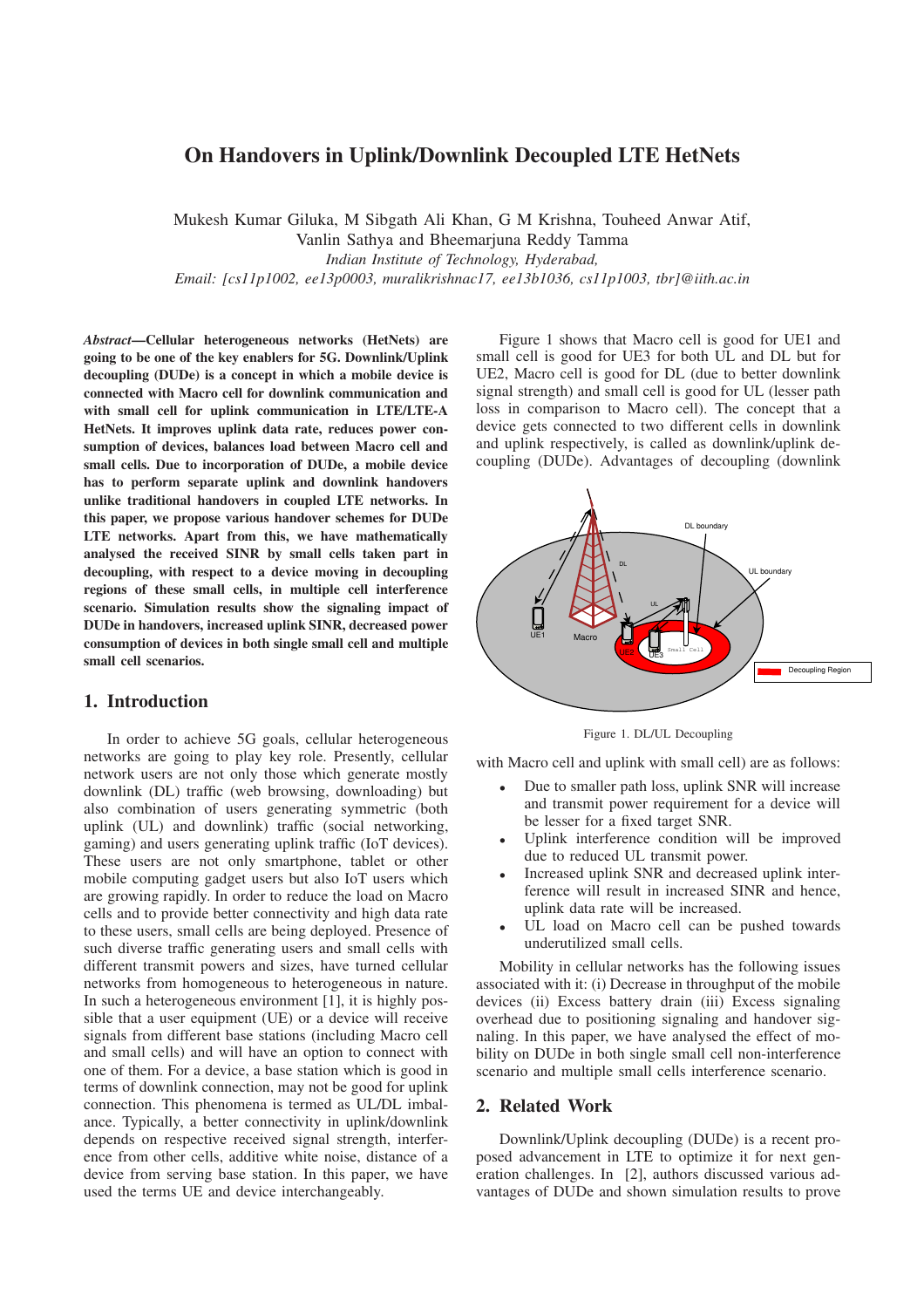their claims. In paper [3], authors compared the performance of DUDe with traditional coupled systems in a static environment with single Macro cell and single small cell. The simulation results are taken in both interference and non-interference environments. Paper [4] analyses the association probability for downlink and uplink in a DUDe system. Authors also studied the decoupled access by increasing the density of small cells with the goal of maximizing the average received power. They proved that the decoupling access will introduce fairness in the uplink throughput. In paper [5], an analytical model is presented for uplink SINR and rate coverage in a K-tier heterogeneous cellular networks with load balancing. Further, the paper defines joint UL/DL rate coverage. Finally, through simulations, it shows that decoupled connection is good for applications which require similar data rate in both UL and DL.

In this paper, we have proposed separate handover schemes for uplink and downlink in the DUDe environment. In the best of our knowledge, this is the first work discussing handovers in UL/DL decoupled LTE HetNets. Apart from this, we have analysed uplink SINR in multiple small cell interference scenario for a mobile device.

### **3. Proposed Work**

A mobile UE or device moving from one cell to another performs handover. The decision of handover is taken when downlink SINR received by UE from the serving cell is considerably low in comparison to the target cell. Figure 2 shows a basic traditional handover diagram in which important signaling messages exchange is shown. Here, the UE sends the status (MeasurementReport) of received downlink SINR with respect to both cells, to the serving cell. Based on this measurement report, the serving cell sends handover request (HO Request) to the target cell. After receiving the request, the target cell responses to the serving cell with "HO Response" message. Now, by sending "HO Command" message to the UE, the serving cell instructs it to connect with the target cell and the UE follows the instruction by sending " $HO\ Confirm$ " message to the target cell.



Figure 2. Call Flow Diagram Showing Handovers in Coupled LTE Networks

In this paper, we have considered handover between Macro cell and small cell. As discussed in Section I, in Figure 1, in the decoupling region (shaded with red color), for a device, Macro cell is good for downlink and small cell is good for uplink communication. Hence, when a device moves from Macro cell region (where both UL

and DL connections of the UE are with Macro cell) to small cell region (where both UL and DL connections of the UE are with small cell), it will have to pass through the decoupling region (where UL connection is with small cell and DL connection is with Macro cell). In this case, unlike traditional handover, the device will have to first perform the uplink handover (but not the downlink handover) with small cell as soon as it enters into the decoupling region and then the downlink handover when it enters into small cell region. Similarly, when a device moves from small cell region to Macro cell region, it will first perform the downlink handover (without the uplink handover) while entering into the decoupling region and then uplink handover. In Figure 3, UE1 is moving from Macro cell region to small cell region following the path  $A_1B_1C_1D_1$  and UE2 is moving from small cell region to Macro cell region following the path  $A_2B_2C_2D_2$ .  $B_1$  and  $C_1$  are decoupling points (points at which device enters or exits the decoupling region) for UE1 and  $B_2$  and  $C_2$ are decoupling points for UE2.  $B_1$  is also the point where UE1 does uplink handover and  $C_1$  is the point where it does downlink handover. Similarly,  $B_2$  is the point where UE2 does downlink handover and  $C_2$  is the point where it does uplink handover.



Figure 3. Possible Handover Points in DUDe

The decision for the uplink handover will be taken based on the uplink SINR received by the serving cell and the target cell with respect to the device. Here, the target cell will send its received uplink SINR with respect to the device as "MeasurementReport" to the serving cell. If the received uplink SINR by the target cell is below a threshold then "MeasurementReport" will not be sent by the target cell to the serving cell. After comparing the SINR values of the serving cell and the target cell, the serving cell will initiate handover procedure. For downlink handover, the UE will send the "MeasurementReport" to the serving cell as in the case of the traditional handover scheme. Flow of signaling messages will be different for different cases. There are following four cases possible:

- 1) Uplink Handover  $(UL HO)$  from Macro cell to small cell
- 2) Uplink Handover  $(UL HO)$  from small cell to Macro cell
- 3) Downlink Handover (DL− HO) from small cell to Macro cell
- 4) Downlink Handover (DL−HO) from Macro cell to small cell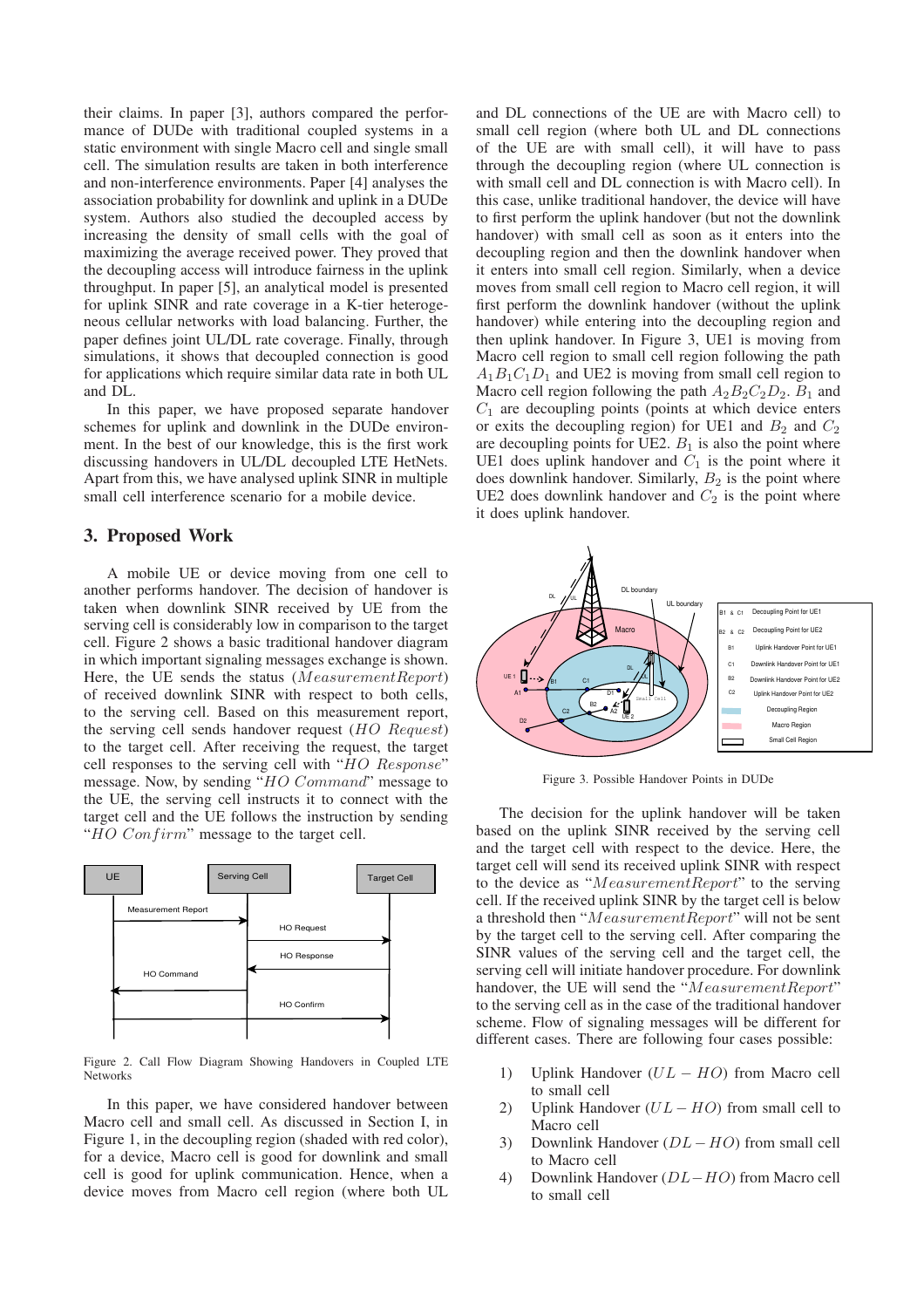



# **3.1. Uplink Handover from Macro cell to Small Cell**

This situation will occur when a device moves from Macro cell region to small cell region. In Figure 3, at point  $B_1$ , UE1 will perform uplink handover to small cell whereas downlink will remain connected to Macro cell. In this case, Macro cell will be acting as serving cell and small cell will be acting as target cell. Figure 4(a) shows the message flow diagram for this case. Small cell (target cell) sends the "MeasurementReport" which contains its SINR value with respect to the device which suppose to perform uplink handover. After receiving this message and comparing with its own received SINR with respect to the device, Macro cell (serving cell) sends " $UL - HORequest$ " to small cell as an initiation of the uplink handover process. Now, small cell sends " $UL - HOResponse$ " message to Macro cell as an acknowledgment for being ready for uplink handover. After that, Macro cell sends " $UL - HOCommand$ " message to the device instructing to switch to small cell for uplink connection. By sending " $UL - HOCon firm$ " message to small cell, the device completes the uplink handover process. In order to keep the message flow simple, we have not shown some of the signaling messages in the diagram.

# **3.2. Uplink Handover from Small Cell to Macro cell**

This situation will occur when a device moves from small cell region to Macro cell region. In Figure 3, at point  $C_2$ , UE2 will perform uplink handover to Macro cell while downlink is already switched to Macro cell. In this case, small cell will be acting as serving cell and Macro cell will be acting as target cell. Figure 4(b) shows the message flow diagram for this case. In the figure, " $UL - HOCommand$ " is not directly sent to the device but sent via Macro cell because at this point no downlink connection exists between small cell and the device. The downlink connection has already been shifted to Macro cell. This is the only difference between Figure 4(a) and Figure 4(b).

# **3.3. Downlink Handover from Small Cell to Macro cell**

This situation will occur when a device moves from small cell region to Macro cell region. In Figure 3, at point B2, UE2 will perform downlink handover to Macro cell while uplink will remain connected to small cell. In this case, small cell will be acting as serving cell and Macro cell will be acting as target cell. Figure 4(c) shows the message flow diagram for this case. This message flow is same as the traditional handover mechanism as shown in Figure 2. Here, the term " $HO$ " is replaced with " $DL HO$ ". In this case, the " $DL-HOCon firm$ " message is not directly sent to Macro cell but via small cell because at this point, the device has no uplink connection with Macro cell but with small cell.

### **3.4. Downlink Handover from Macro cell to Small Cell**

This situation will occur when a device moves from Macro cell region to small cell region. In Figure 3, at point  $C_1$ , UE1 will perform downlink handover to small cell while uplink is already switched to small cell. In this case, Macro cell will be acting as serving cell and small cell will be acting as target cell. Figure 5 shows the message flow diagram for this case. Here, the "MeasurementReport" is not directly sent to Macro cell but via small cell because at this point, the device has no uplink connection with Macro cell but with small cell.



Figure 5. Downlink Handover from Macro cell to Small Cell

Now, let us consider a scenario in which a device does a round trip, starts from the point  $A_1$  in Macro cell region as shown in Figure 3 and reaches to the same point by following the path  $A_1B_1C_1D_1C_1B_1A_1$ . In this journey, in case of coupled connection, the device will perform two handovers at point  $C_1$  while in case of decoupled connection, four handovers will be performed (two at point  $B_1$  and two at point  $C_1$ ). Therefore, in the latter case, due to two extra handovers, total number of signaling messages exchange in the system will increase. But, after analysing above signaling message flow diagrams of different handovers, it can be concluded that excess signaling consists of mostly uplink signaling message exchange between the device and small cell which has least impact on system performance because of lesser power consumption by devices and lesser signaling overhead on Macro cell.

The concept of DUDe will also be applicable to location management when device is in RRC idle state. In this paper, we have studied only handover management but not the location management.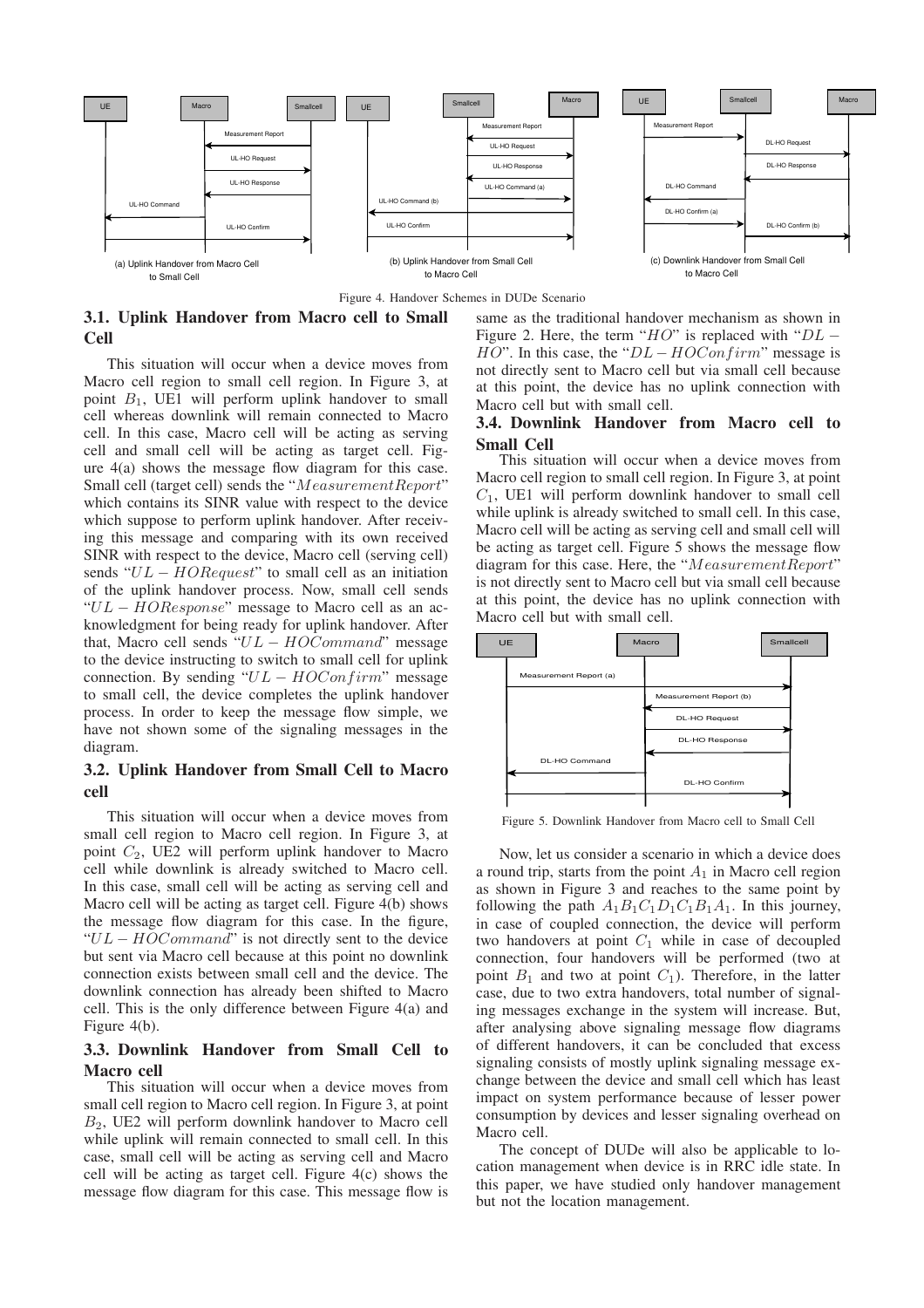### **3.5. SINR Analysis in Multiple Small Cell Scenario**

In Section I, we presented a basic example of decoupling with one Macro cell and one small cell. In this section, we discuss decoupling in presence of multiple small cells. Figure 6 shows a scenario where one Macro cell and multiple small cells are deployed. The region shaded in red shows the decoupling region with respect to Macro cell and small cell  $S_1$ . Decoupling region with respect to Macro cell and small cell is the area appropriate for DL with Macro cell and UL with small cell. In the figure, UE1 is connected to small cell  $S_1$  in uplink and to Macro cell in downlink. UE2 (attached with small cell  $S_2$ ) and UE3 (attached with small cell  $S_3$ ) will create interference for  $S_1$ . Now, we will derive equations for received SINR by Macro cell and small cell  $(S_1)$  due to UL transmission of from UE1. Here, interference from devices, located in other small cells, on Macro cell and small cell  $S_1$  is considered.



Figure 6. Multiple Small Cells Interference Scenario

Here, we have assumed that both Macro cell and small cells have omni-directional antennas and employed open loop fractional path loss power control mechanism. Let  $\alpha$ and  $\beta$  are power control factors for Macro cell and small cells, respectively. If  $P_{T,M}$  is the power with which a device sends its data to Macro cell:

$$
P_{T,M} = \min(P_{max,M}, P_{0,M} log(N) + P_{0,M} + \alpha P_{L,M})
$$
\n(1)

Where  $P_{max,M}$  is the maximum allowed power to transmit,  $P_{0,M}$  is the target power which must be received by Macro cell, N is number of resource blocks allocated to the device by Macro cell for UL transmission,  $P_{L,M}$ is path loss between the device and Macro cell. For any uplink user in a given cell,  $P_{max}$  is fixed. Hence, we proceed analysis with second term in  $P_{T,M}$ .

$$
P_{T,M} = P_{0,M} + \alpha P_{L,M}
$$

If  $P_{RM}$  is the actual power received by Macro cell then

$$
P_{R,M} = P_{T,M} - P_{L,M}
$$

Hence,

$$
P_{R,M} = P_{0,M} + (\alpha - 1)P_{L,M}
$$

Consider  $\rho_{G,M}$  as path gain between a device and Macro cell then above equation can be written as

$$
P_{R,M} = \rho_{0,M} \rho_{G,M}^{(1-\alpha)}
$$
 where,  $\rho_{0,M} = 10^{\frac{P_{0,M}}{10}}$ 

Received co-channel interference  $(P_{R,S})$  at Macro cell because of other small cell users who were allocated the same resource block can be written in following equation. Here, we are assuming that at least one co-channel interferer is present in all small cells with respect to device moving from Macro cell to small cell  $S_1$ <sup>1</sup>:

$$
P_{R,S} = \sum_{i=2}^{K} (P_{0,M} + \beta P_{L,S(i)} - P_{L,S(M,i)})
$$

Where, K is the number of small cells,  $P_{L,S(i)}$  is the path loss corresponding to a device in  $i^{th}$  small cell and  $P_{L,S(M,i)}$  is the path loss corresponding to a device in  $i^{th}$  small cell and Macro cell. In terms of path gain, above equation can be written as following:

$$
P_{R,S} = \sum_{i=2}^{K} \rho_{0,M} \rho_{G,S(i)}^{\beta} \rho_{G,S(M,i)}
$$

Received SINR at Macro cell due to UL transmission from UE1:

$$
SINR_M = \frac{\rho_{0,M} \rho_{G,M}^{(1-\alpha)}}{\sum_{i=2}^{K} \rho_{0,M} \rho_{G,S(i)}^{-\beta} \rho_{G,S(M,i)} + N_0}
$$

Where  $N_0$  is the noise factor. Since, the network is densely deployed with small cells:

$$
SINR_M = \frac{\rho_{G,M}^{(1-\alpha)}}{\sum_{i=2}^{K} \rho_{G,S(i)}^{-\beta} \rho_{G,S(M,i)}}
$$

Here, we have ignored short term channel effects and shadowing.

$$
\sum_{i=2}^{K} \rho_{G,S(i)}^{-\beta} \rho_{G,S(M,i)} = L
$$

Therefore,

$$
SINR_M = \frac{\rho^{(1-\alpha)}_{G,M}}{L}
$$

Similarly, SINR received by small cell  $S_1$  in its decoupling region with Macro cell, from the UL transmission of UE1 is given by:

$$
SINR_{S_1} = \frac{\rho_{G,S(1)}^{(1-\beta)}}{L}
$$

Consider  $\alpha = \beta$ , then above two equations can be written in terms of  $\alpha$  as follows:

$$
SINR_M = \frac{\rho_{G,M}^{(1-\alpha)}}{L}, \ \ SINR_{S_1} = \frac{\rho_{G,S(1)}^{(1-\alpha)}}{L}
$$

In terms of distance  $d_M$  of UE1 from Macro cell and the distance  $d_{S_1}$  of UE1 from small cell  $S_1$ , above equations can be written as follows:

$$
SINR_M = \frac{10^{(\alpha - 1)(35 + 30 * \log(d_M))}}{L} \tag{2}
$$

$$
SINR_{S_1} = \frac{10^{(\alpha - 1)(35 + 30 * \log(d_{S_1}))}}{L}
$$
 (3)

1. Here, we have assumed that co-channel interferer is absent between Macro cell and decoupling region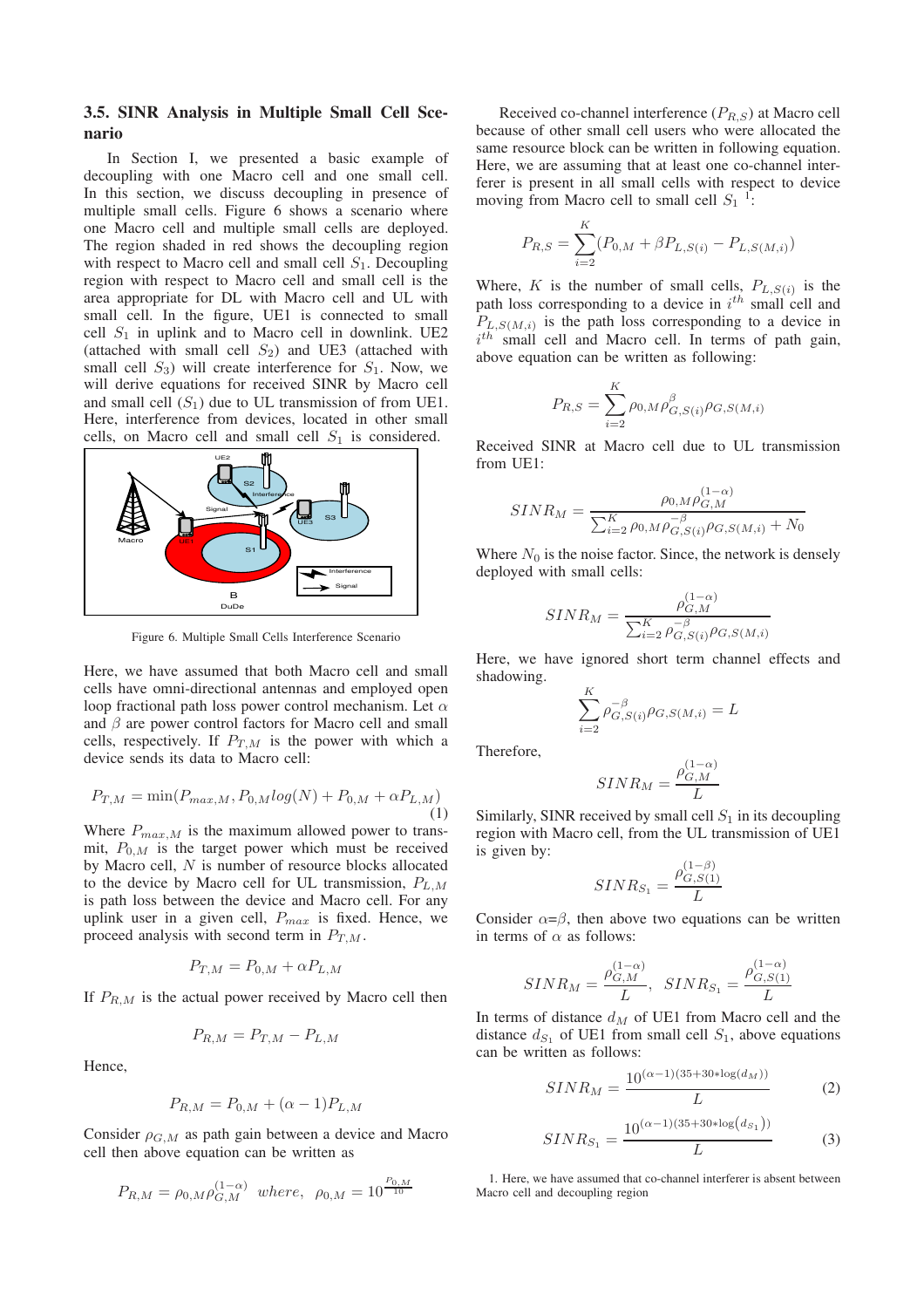TABLE 1. SIMULATION PARAMETERS

| <b>Parameter</b>                               | <b>Value</b> |
|------------------------------------------------|--------------|
| Macro cell and small cell DL transmit power    | 40, 20 dBm   |
| Maximum UE UL transmit power                   | $23$ dBm     |
| Number of resource blocks                      | 10           |
| Macro cell and small cell power control param- | 0.7, 0.7     |
| eters $\alpha$ and $\beta$                     |              |
| Macro cell coverage radius                     | 1 KM         |
| Small cell coverage radius                     | 0.035 KM     |
| Number of Small Cells                          |              |
| Scheduling Algorithm                           | Round-Robin  |

From equations 2 and 3, it can be written that

$$
SINR_{S_1} = (\frac{d_M}{d_{S_1}})^{30(1-\alpha)} * SINR_M
$$

Where  $\alpha < 1$  and in the decoupling region  $d_M > d_{S_1}$ . Above equation shows that in the decoupling region, due to DL/UL decoupling, SINR received by small cell  $S_1$ will be greater than that of Macro cell by the factor of  $\left(\frac{d_M}{ds_1}\right)^{30(1-\alpha)}$ , even after including the interference due to other small cells.

### **4. Simulation Results and Analysis**

In this section, we have presented the simulation results to analyse the performance of decoupled systems over coupled systems in the decoupling region for mobility scenario. The section is divided into two subsections, where in the first subsection, results are taken when one Macro cell and single small cell are there. The another subsection discusses the results taken for one Macro cell and multiple small cells. In this scenario, interference due to devices located in different small cells are considered. We have used MATLAB based LTE system simulator for our simulation experiments. Table 4 gives all simulation parameters for both single and multiple small cells scenarios.

#### **4.1. Single Small Cell Scenario**

**4.1.1. Analysis of Impact of Excess Handovers:.** As discussed in previous section, the considered scenario is to and fro journey of a device following the path  $A_1B_1C_1D_1C_1B_1A_1$  in Figure 3. Here, we have assumed that a device always has data to transmit throughout the journey. Here, we are calculating total power consumed by the device in sending data as well as control information including signaling messages involved in handover. Both data and control information will be sent through shared channel. In case of coupled connection, two handovers will be performed by the device. From Figure 2, it can be said that four shared channels will be used by the device to send its signaling messages to perform handover. In case of decoupled connection, in the round trip journey two uplink handovers and two downlink handovers will be performed. From figures  $4(a)$ ,  $4(b)$ ,  $4(c)$  and 5, it can be said that six shared channels will be used by the device to send its signaling messages to perform handover. We have assumed that number of resource blocks used by a shared channel to send a control information is 50. Power consumed by a device is calculated based on the Equation 1. Figure 7 shows average of total power consumed per device in the whole journey. Here, we can see that devices are consuming more power in coupled connection even if they are performing less number of handovers in comparison to decoupling. The reason is that, in coupled systems power consumed by devices to send data is far more because of non-existence of decoupling region.



Figure 7. Power Consumption in Round Trip Journey



Figure 8. Mobility in Decoupling Region

**4.1.2. Improvement in Received SINR and Power Con**sumption:. The considered scenario is shown in Figure 8. The device moves from point 'A' to point 'C' with the speed of 30KMPH. At point 'A', the device has coupled connection with Macro cell, i.e., both UL and DL with Macro cell. At point 'B', the decoupling region for the device with respect to small cell starts, i.e., DL with Macro cell and UL with small cell. Point 'C' is also located in the decoupling region. As per the theoretical basis, if the coupled connection remains uninterrupted after point 'B' then uplink SINR and hence, spectral efficiency will be adversely affected. Figure 9 shows the spectral efficiency curve of the device moving with a particular speed. In the figure, from point 'A' to point 'B', the device is coupled with Macro cell for both UL and DL. The uplink SINR decreases as the device moves away from Macro cell. At point 'B', the decoupling point, the uplink SINR keeps decreasing if coupled connection is maintained but starts increasing if decoupling is done. This happens because in case of decoupling, the device is connected to small cell in uplink which is nearer than Macro cell for the device. Here, in the decoupling region, the device is moving towards small cell, therefore path loss is decreasing which in turn increases the uplink SINR.

Figure 10 shows the power with which a device will have to transmit its signals in order to achieve the uplink SINR of 0 dBm. From the starting point 'A' of the movement of the device to the decoupling point 'B', the required transmit power increases. After point 'B', it continues to increase for coupled connection upto maximum allowed transmit power of the device which is 23dBm.